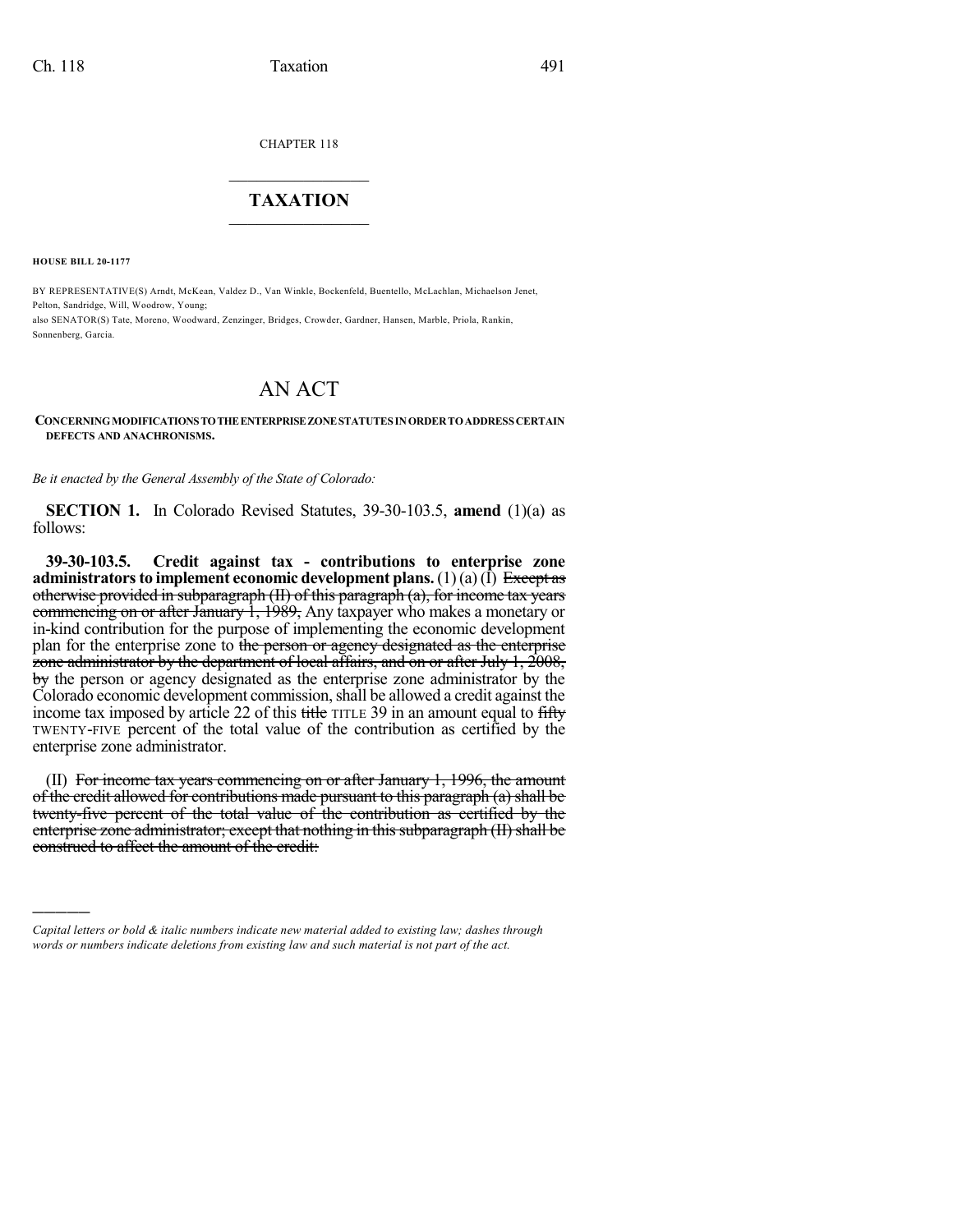492 Taxation Ch. 118

(A) For contributions made prior to July 1, 1997: To an enterprise zone administrator for a project, program, or organization that was originally approved by an enterprise zone administrator in writing prior to May 1, 1996; or directly to a project, program, or organization that was originally approved by an enterprise zone administrator prior to May 1, 1996, and that is certified by the enterprise zone administrator pursuant to subsection (5) of this section; or

(B) For contributions made on or after July 1, 1997, through December 31, 2000, pursuant to a written agreement executed prior to July 1, 1997, between a taxpayer and an enterprise zone administrator in which the taxpayer pledges to make future contributions to a project, program, or organization that was approved by the enterprise zone administrator pursuant to this section prior to May 1, 1996.

**SECTION 2.** In Colorado Revised Statutes, 39-30-104, **amend** (2)(c)(III) and  $(2.5)(a)$ (I) as follows:

**39-30-104. Credit against tax - investment in certain property - definitions.** (2) (c) (III) (A) Except as OTHERWISE provided in  $sub-sub-subparam$  (B) of this subparagraph (III) SECTION 24-46-104.3 AND SUBSECTION  $(2)(c)(III)(B)$  OF THIS SECTION, any excess credit allowed pursuant to this paragraph  $(c)$  SUBSECTION  $(2)(c)$ shall be an investment tax credit carryover to each of the fourteen income tax years following the unused credit year.

(B) EXCEPT AS OTHERWISE PROVIDED IN SECTION 24-46-104.3, any excess credit allowed pursuant to this paragraph  $\left(\epsilon\right)$  SUBSECTION (2)(c) for a renewable energy investment made in an income tax year commencing before January 1, 2018, shall be an investment tax credit carryover for twenty-two income tax years following the year the credit was originally allowed.

 $(2.5)(a)(I)$  Notwithstanding section 39-22-507.5 (7)(b), and except as otherwise provided in section 24-46-104.3 and subsections  $(2.5)(a)(II)$  and  $(2.5)(b)$  of this section, any excess credit allowed pursuant to this section shall be an investment tax credit carryover to each of the twelve income tax yearsfollowing the unused credit year.

**SECTION 3.** In Colorado Revised Statutes, 39-30-105.1, **amend** (4)(a)(II) as follows:

**39-30-105.1. Creditfornewenterprise zonebusiness employees-definitions.** (4) (a) (II) Except as provided in section 24-46-104.3, for any income tax year commencing on or after January 1, 2014, if the total amount of credits claimed by a taxpayer pursuant to subsections  $(1)(a)(III)$  SUBSECTIONS  $(1)(a)(II)$  and  $(3)(b)$  of thissection exceedsthe amount of income taxes due on the income of the taxpayer in the income tax year for which the credits are being claimed, the amount of credits not used as an offset against income taxesin said income tax year is not allowed as a refund but may be carried forward as a credit against subsequent years' tax liability for a period not exceeding seven years and is applied first to the earliest income tax years possible. Any amount of the credit that is not used during said period is not refundable to the taxpayer.

**SECTION 4. Act subject to petition - effective date.** This act takes effect at